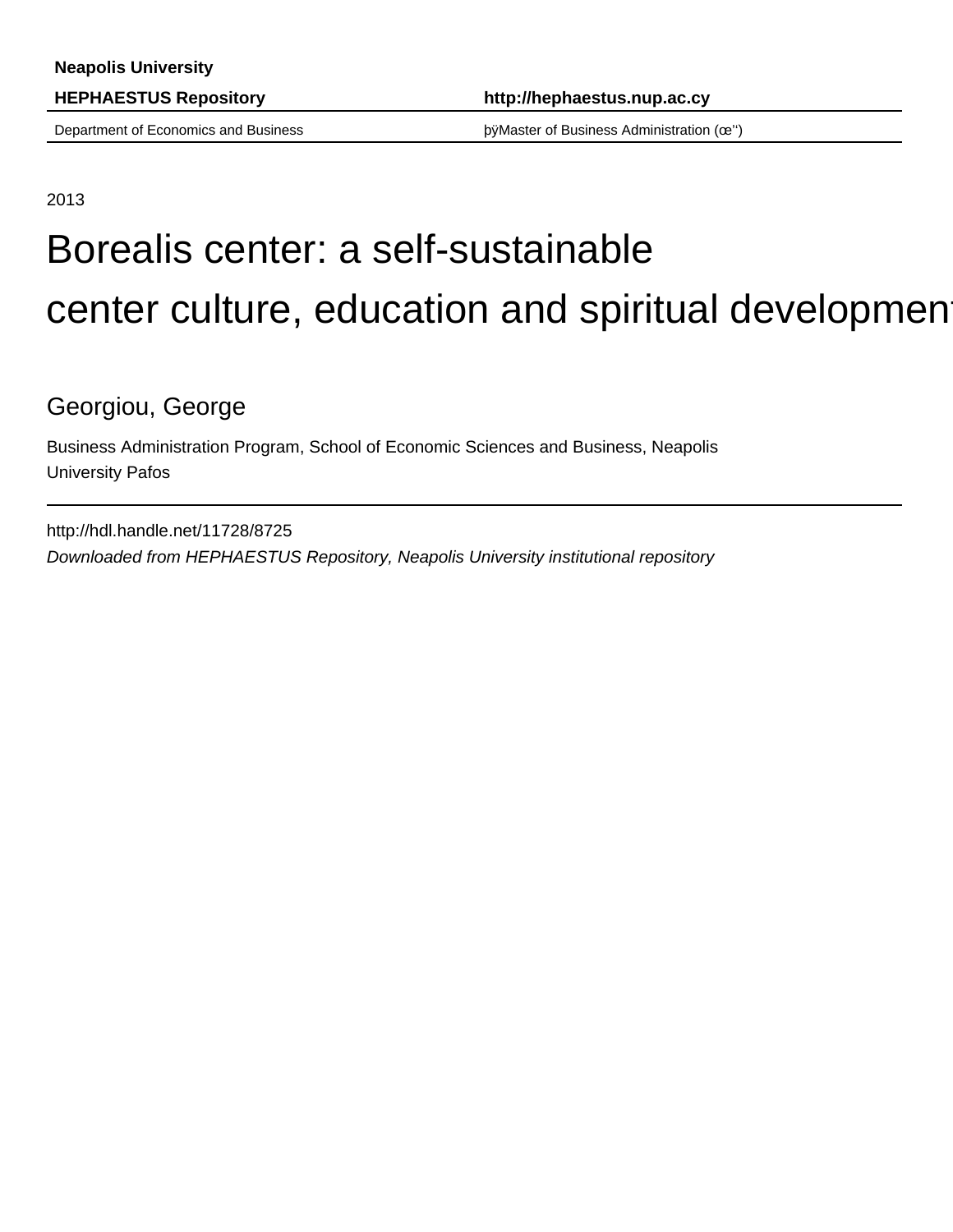

## BOREALIS CENTER: A SELF – SUSTAINABLE CENTER FOR CULTURE, EDUCATION AND SPIRITUAL DEVELOPMENT

By

GEORGE GEORGIOU Master in BUSINESS ADMINISTRATION Neapolis University Pafos Pafos, Cyprus 2013

Submitted to the Faculty of SCHOOL OF BUSINESS in partial fulfillment of the requirements for the Degree of MBA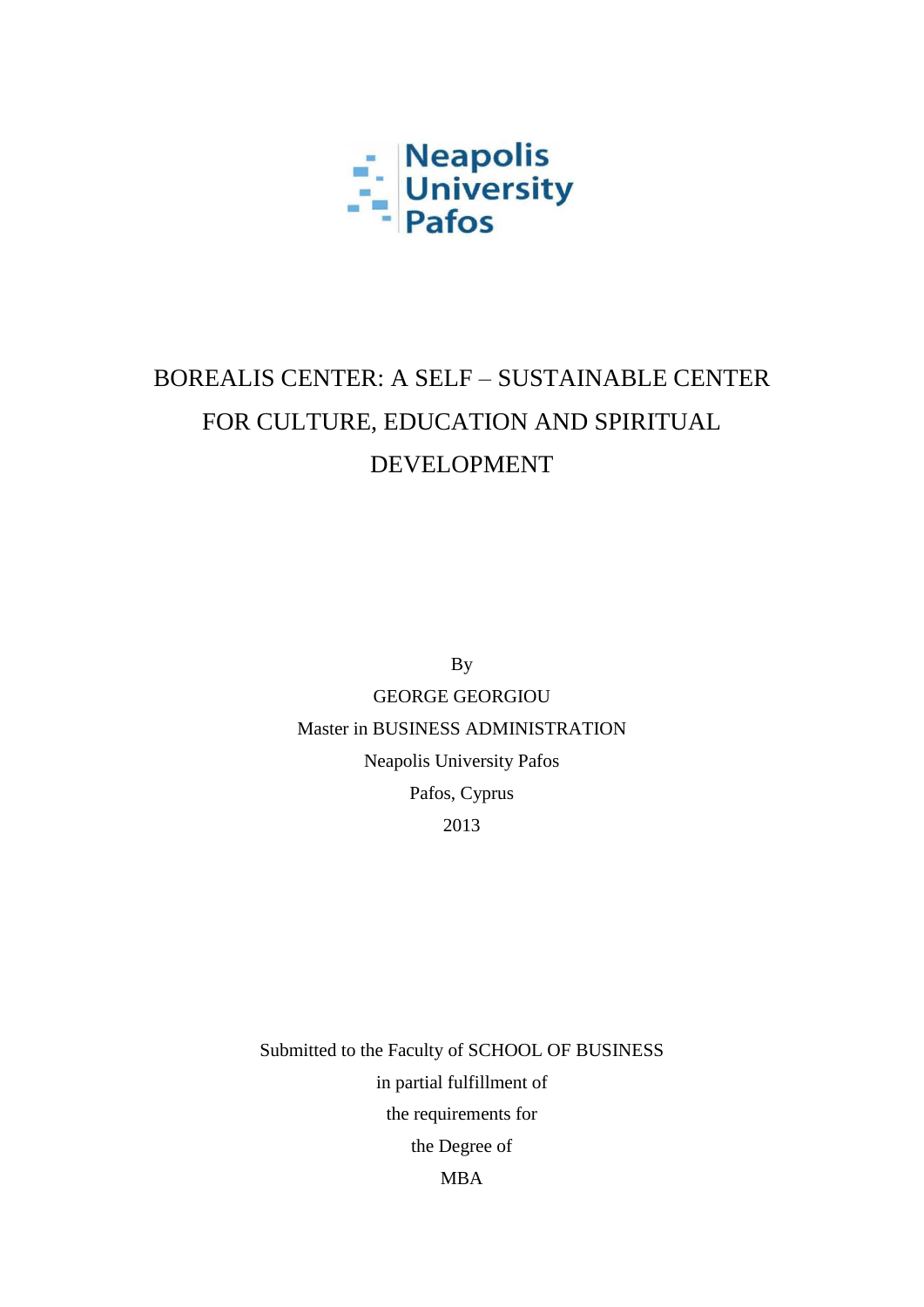### BOREALIS CENTER: A SELF – SUSTAINABLE CENTER FOR CULTURE, EDUCATION AND SPIRITUAL DEVELOPMENT

MBA Dissertation

*Advisor*

Dr Andreas Masouras

*Committee Member*

*Program Director*

Dr John Politis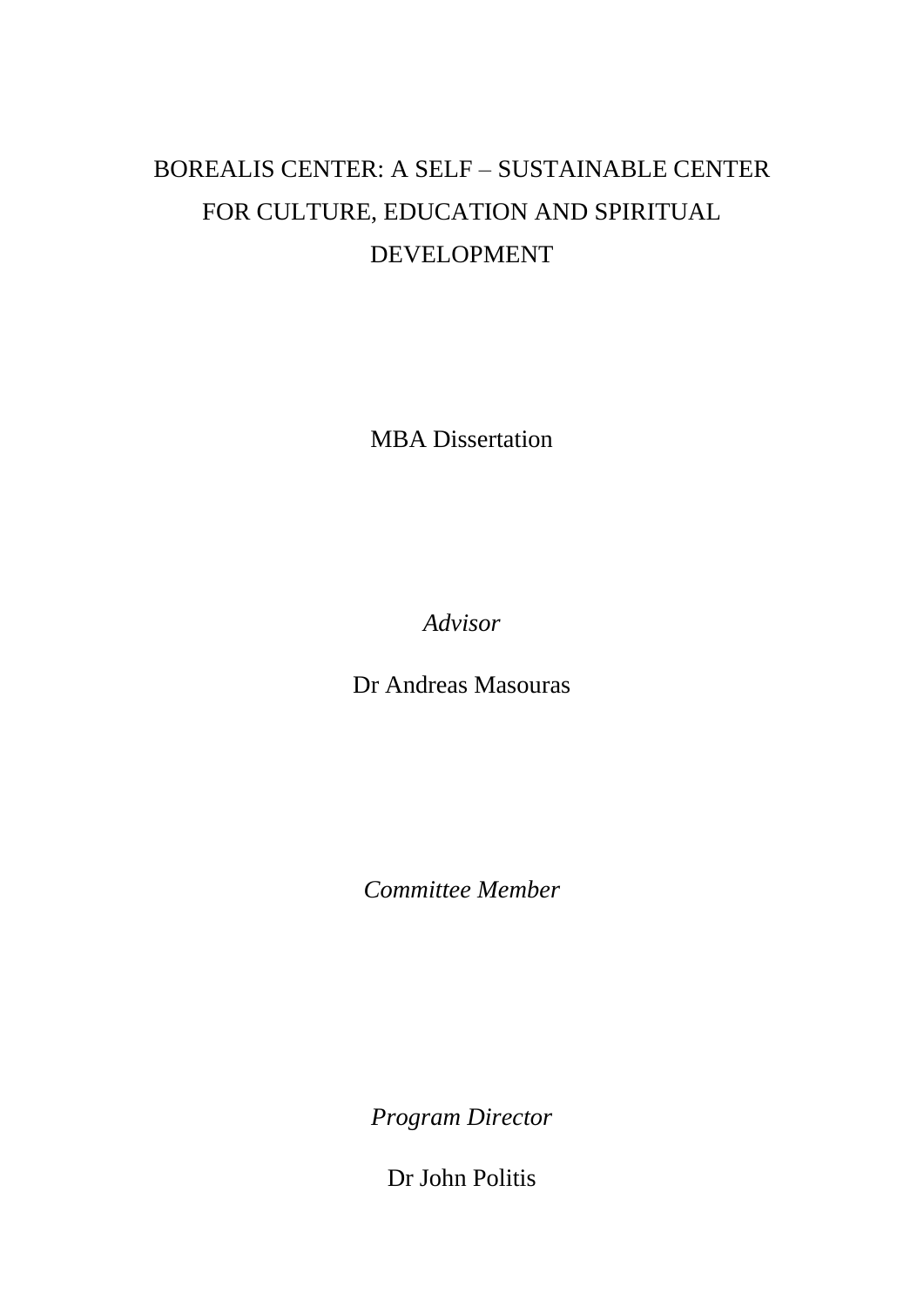#### Acknowledgements

This dissertation is dedicated to my wife Artemis Aifotiti for her patience, understanding and support through this whole course.

I would like to express my gratitude to my supervisor Dr. Andreas Masouras for his trust and understanding regarding this project. I would also like to thank my spiritual mentor Mrs. Elspeth Kerr who introduced me to the Spiritual World and helped me to understand the Divine Plan.

Lastly, I would like to give many thanks to my sister Polymnia Georgiou for providing me with all necessary access to online resources and various other journals for this project